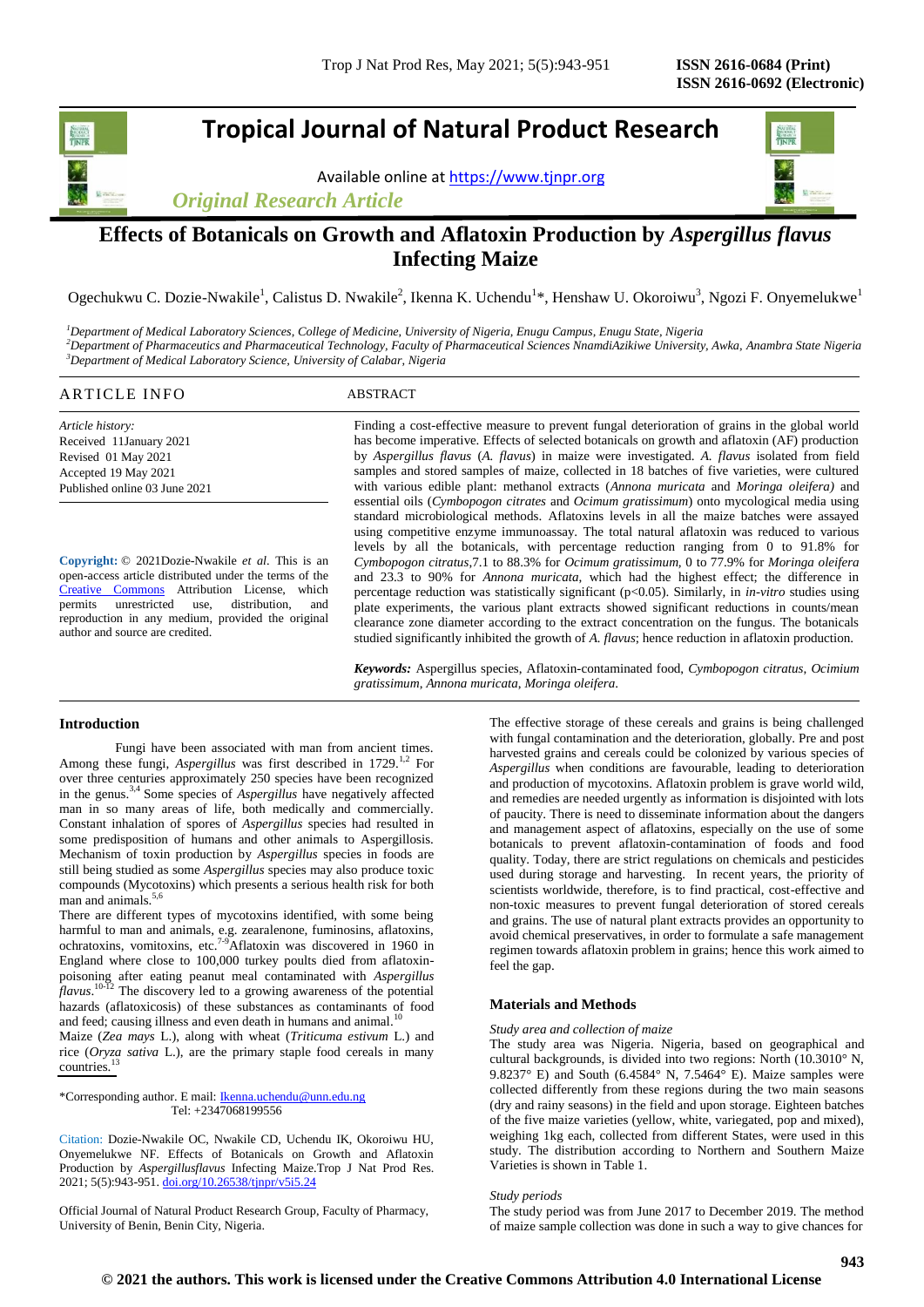positive cases. The sample collection periods and the number of maize samples collected are categorized as shown in Table 1; in addition, the distribution of maize batches sampled between 2017 and 2019 is shown in Table 2. Table 1 also shows the distribution according to number of the maize samples collected. Here the number of maize varieties collected was counted using this method: (number of maize seedlings implanted in a tube)  $\times$  (number of tube cultures for each sample)  $\times$  (number of times that particular maize was collected) e.g. 3 seeds were implanted in three culture tubes separately into 9 different collection times (3 x 3 x 9 = 81 seedlings).

This was done to create chances of positive samples.

#### *Mycological studies*

Fresh and dry ear corns were collected from fields and stored batches during pre-harvest and post-harvest periods for culturing respectively. Using a pair of dissecting forceps, the three maize seedlings were collected from each maize cob and the surface was sterilized with 0.1% sodium hypochlorite in a 250 mL pyrex beaker. These seedlings were rinsed in another 250 mL Pyrex beaker containing enough sterile water.

| Northern variety       | No of samples  | <b>Stored</b>            | Field          | Rainy season   | Dry season               |
|------------------------|----------------|--------------------------|----------------|----------------|--------------------------|
| <b>Maize varieties</b> |                |                          |                |                |                          |
| Dent                   | $6\,$          | $\overline{5}$           | $\mathbf{1}$   |                |                          |
| Semi flint             | $\mathbf{1}$   | $\,1$                    |                |                |                          |
| Pop                    | $\mathbf{1}$   | $\mathbf{1}$             |                |                |                          |
| Sweet                  | $\sqrt{2}$     | $\mathbf{1}$             | 1              |                |                          |
| Total                  | $10\,$         | $\,8\,$                  | $\sqrt{2}$     |                |                          |
| Southern variety       |                |                          |                |                |                          |
| Maize varieties        |                |                          |                |                |                          |
| Floury                 | $\sqrt{2}$     | $\overline{\phantom{a}}$ | $\sqrt{2}$     |                |                          |
| Semi flint             | $1\,$          | $\mathbf{1}$             |                |                |                          |
| Pop                    | $\mathbf{1}$   | $\mathbf{1}$             |                |                |                          |
| Sweet                  | $\overline{4}$ | $\sqrt{2}$               | $\sqrt{2}$     |                |                          |
| Total                  | $\,8\,$        | $\overline{4}$           | $\overline{4}$ |                |                          |
| <b>Grand</b> total     | $18\,$         | $12\,$                   | $\sqrt{6}$     |                |                          |
| $\mathbf{Batch}$       |                |                          |                |                |                          |
| $\mathbf M$            |                | $\ast$                   |                | $90\,$         |                          |
| $\mathbf A$            |                |                          | $\ast$         | 63             |                          |
| $\, {\rm H}$           |                |                          | $\ast$         | 63             |                          |
| J                      |                |                          | $\ast$         | 63             |                          |
| ${\bf N}$              |                |                          | $\ast$         | 18             | $\overline{\phantom{a}}$ |
| $\, {\bf B}$           |                |                          | $\ast$         | $\blacksquare$ | $81\,$                   |
| $\mathbf C$            |                |                          | *              |                | $81\,$                   |
| ${\bf D}$              |                |                          | $\ast$         |                | $81\,$                   |
| ${\bf E}$              |                |                          | *              |                | $36\,$                   |
| $\rm F$                |                | $\ast$                   |                |                | $45\,$                   |
| ${\bf G}$              |                |                          | *              |                | $45\,$                   |
| $\mathbf{I}$           |                | $\ast$                   |                |                | 63                       |
| $\mathbf K$            |                | $\ast$                   |                |                | $90\,$                   |
| $\mathbf L$            |                | $\ast$                   |                |                | $90\,$                   |
| ${\rm O}$              |                |                          | $\ast$         |                | 54                       |
| ${\bf P}$              |                | $\ast$                   |                |                | 54                       |
| ${\bf Q}$              |                | $\ast$                   |                |                | $72\,$                   |
| ${\bf R}$              |                |                          | *              |                | 54                       |
| Total                  |                |                          |                | 297            | 846                      |

Key:  $* =$  Collected from;  $- =$  Not collected from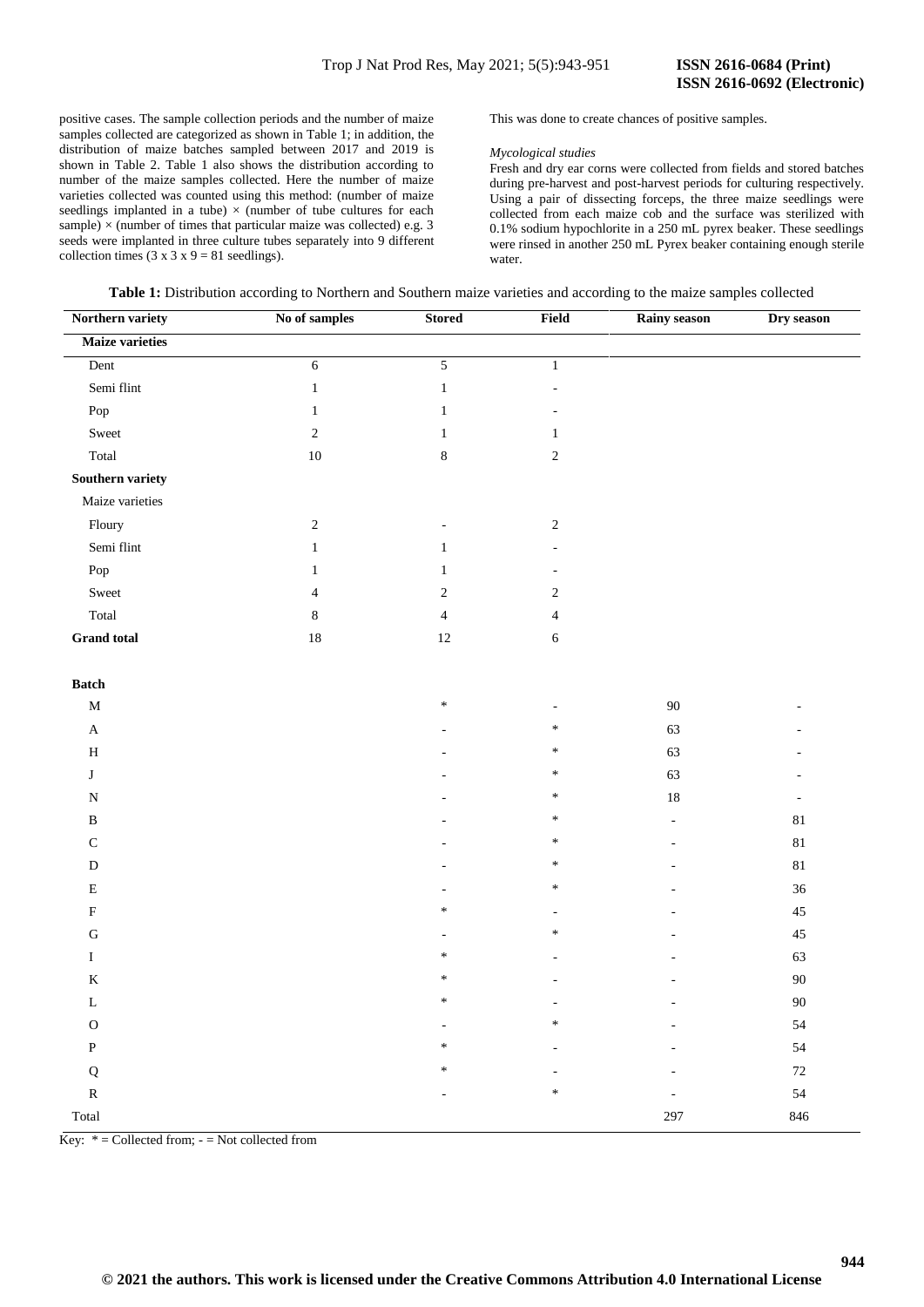| <b>Northern Maize Varieties</b>  |                       |                             | <b>Southern Maize Varieties</b> |                       |                          |  |  |  |  |  |
|----------------------------------|-----------------------|-----------------------------|---------------------------------|-----------------------|--------------------------|--|--|--|--|--|
| <b>Yellow maize</b><br>varieties | <b>Botanical name</b> | Number of<br><b>batches</b> | Yellow maize varieties          | <b>Botanical name</b> | <b>Number of batches</b> |  |  |  |  |  |
| Sweet local maize                | Zea mays              | $\mathfrak{D}$              | Sweet local maize               | Zea mays saccharata   | 3                        |  |  |  |  |  |
|                                  | saccharata            |                             |                                 |                       |                          |  |  |  |  |  |
| Yellow dent maize                | Zea mays indentata    | 3                           | Semi flint maize                | Zea mays indurate     |                          |  |  |  |  |  |
| Pop corn                         | Zea mays everta       |                             | Pop corn                        | Zea mays everta       |                          |  |  |  |  |  |
| White maize<br>varieties         | <b>Botanical name</b> | Number of<br>batches        | White maize varieties           | <b>Botanical name</b> | <b>Number of batches</b> |  |  |  |  |  |
| Flint local maize                | Zea mays              |                             | Sweet local maize               | Zea mays saccharata   |                          |  |  |  |  |  |
|                                  | indurata              |                             |                                 |                       |                          |  |  |  |  |  |
| White dent maize                 | Zea mays indentata    | 3                           | White flour maize               | Zea mays amylacea     | $\overline{2}$           |  |  |  |  |  |
| <b>Total No of batches</b>       |                       | 10                          |                                 |                       | 8                        |  |  |  |  |  |

**Table 2:** Distribution of maize batches sampled between 2017 and 2019

Using a pre-sterilised inoculating needle, the implantation of seeds was done by pressing onto the Sabaroud agar slants (SDA-Biotec) and potato dextrose agar (PDA-Oxoid) each. These were incubated at room temperature  $(25^{\circ}C)$  for two weeks for each batch of collection. Each different colonial type was aseptically picked onto a freshly prepared SDA and PDA media and re-incubated before being subjected to full identification as described by Kwon-Chung and Bennett.<sup>14</sup>

#### *Preparation of maizesamples for measurement of Aflatoxin*

A representative sample each of the eighteen different batches of the samples in the study was triturated (pulverised) using the Victoria<sup>®</sup> manual grinding machine and the electronic blender machine and thoroughly mixed in a mixer. Two (2) grams of the ground sample was weighed into a screw cap glass vial, then 10 mL of methanol/distilled water (70/30;  $v/v$ ) was added and mixed for 10 min at room temperature  $(25-27^{\circ}\text{C})$  using a shaker. After this, the entire extract was filtered using a filter paper Whatman no 1. Then 100 uL of the filtrate was diluted with 600 µL of the dilution buffer. Finally, 50 µl of the diluted solution was added to each of the wells.

#### *Assay of natural occurrenceof aflatoxinin maize samples*

This was pretreatment screening carried out on the different maize samples.All the maize batches were screened for aflatoxin level using commercially prepared test kits RIDASCREEN®Aflatoxin Total and it was carried out according to the standard procedure outlined in the kit.

#### *Screening of Aspergillus flavus isolates for aflatoxigenic potentials*

This was carried out following the procedure according to Rashid *et al*. <sup>15</sup>*A. flavus* strains, isolated from the maize sample, were refreshed on PDA medium (i.e. subcultured) and these strains were tested for their toxin producing ability on sterilized rice (negative for Aflatoxin as determined by ELISA). One millilitre (1 mL) of spore suspension of *A. flavus* isolates, standardized at (10<sup>3</sup> spores/mL), was inoculated in 15 g sterilized rice in 250 mL flasks separately. This was done in triplicates: Uninoculated (only media); Inoculated (with a known standard aflatoxigenic *A. flavus-* controls); and then the test flask (with each *A.flavus* isolate per flask).The inoculated flask was fixed in thermostatically-controlled water bath shaker at  $27\pm2~^{\circ}C$  for eight days. ELISA test was performed on  $8<sup>th</sup>$  day to check the aflatoxin produced in the inoculated media and also in the uninoculated control. The methods used were according to Rashid *et al.*<sup>15</sup>

#### *Collection and identification of plant materials for extraction*

The fresh leaves of *Moringa oleifera* (*M. oleifera*), *Cymbopogon citratus* (*C. citratus*) i.e. lemon grass, *Ocimum gratissimum* (*O. gratissimum*) i.e. scent leaves and *Annona muricata (A. muricata*) i.e. sour sop; were collected from two local government areas, each in Anambra State and Enugu State, Southeast Nigeria, in April 2017; and identified by Ugwozor P.O. of Herbarium Section at Department of Botany and Plant Biotechnology, Faculty of Biological Sciences, University of Nigeria, Nsukka, Enugu. A voucher specimen (UNH 301<sup>C</sup>) was deposited at the herbarium for future reference.

#### *Extraction of essential oils (EOs) and methanolic extracts from theplant leaves*

Methanol extraction of two plants leaves (*Annona muricata* and *Moringa oleifera*) were carried out using maceration method. For the extraction of EOs from leaves of *Cymbopogon citratus* and *Ocimium gratissimum*, 100 g of the respective dried leaves of the plants was placed in a 2-liter flask containing distilled water (200 mL) and subjected to hydrodistillation for 4 hr using Clevenger type apparatus. The distillate oil was collected, dried over anhydrous sodium sulfate and stored in dark sealed vials at  $4^{\circ}$ C until when needed for use.<sup>1</sup>

#### *Preparation of sample plants for extraction*

These plant *materials* (*Annona muricata* Linn and *Moringa oleifera Lam*) were air-dried in the laboratory for two weeks and then pulverized into powdered form using manual grinder (VICTORIA®CORN MILL) and electronic blender. This was done in order to increase the surface area of particles, so that the extraction process can be more effective and for easier solvent penetration in attracting phytochemical compounds contained in the cell.

#### *Methanol extraction*

Extraction method was by maceration according to Sukhdev-Swami *et al*. <sup>17</sup>The powdered plant materials *M. oleifera* (130.55 g) and *A. muricata* (70.0 g) leaves were each percolated in 1250 mL methanol in 5 liters capacity beaker, stoppered and kept for 24 hours with intermittent stirring. The percolates were filtered with (Whatman's No. 1) filter paper. The extracts were concentrated at 40℃ under reduced pressure using rotary evaporator (R110). The concentrated extracts were weighed; (*Moringa* leaf methanol extract 25.46 g) and (*Annona* leaf methanolic extract 15.99 g) using electronic sensitive balance (OHAUS<sup>®</sup> HZ-K300AH, MAX-300 g, d-0.01 g).

#### *Essential oils (EOs) extraction*

Clevenger apparatus was used to determine the volatile oil content in the sample and this was carried out according to Sukhdev-Swami *et al*. 17

*Antifungal activities of EOs and methanol extracts of the selected plants*

Antifungal activities were tested by treatment of *Aspergillus flavus* isolates with EOs and methanolic plant extracts on plate media.

*Evaluation of antifungal effects of the essential oil (EO) and plant extracts*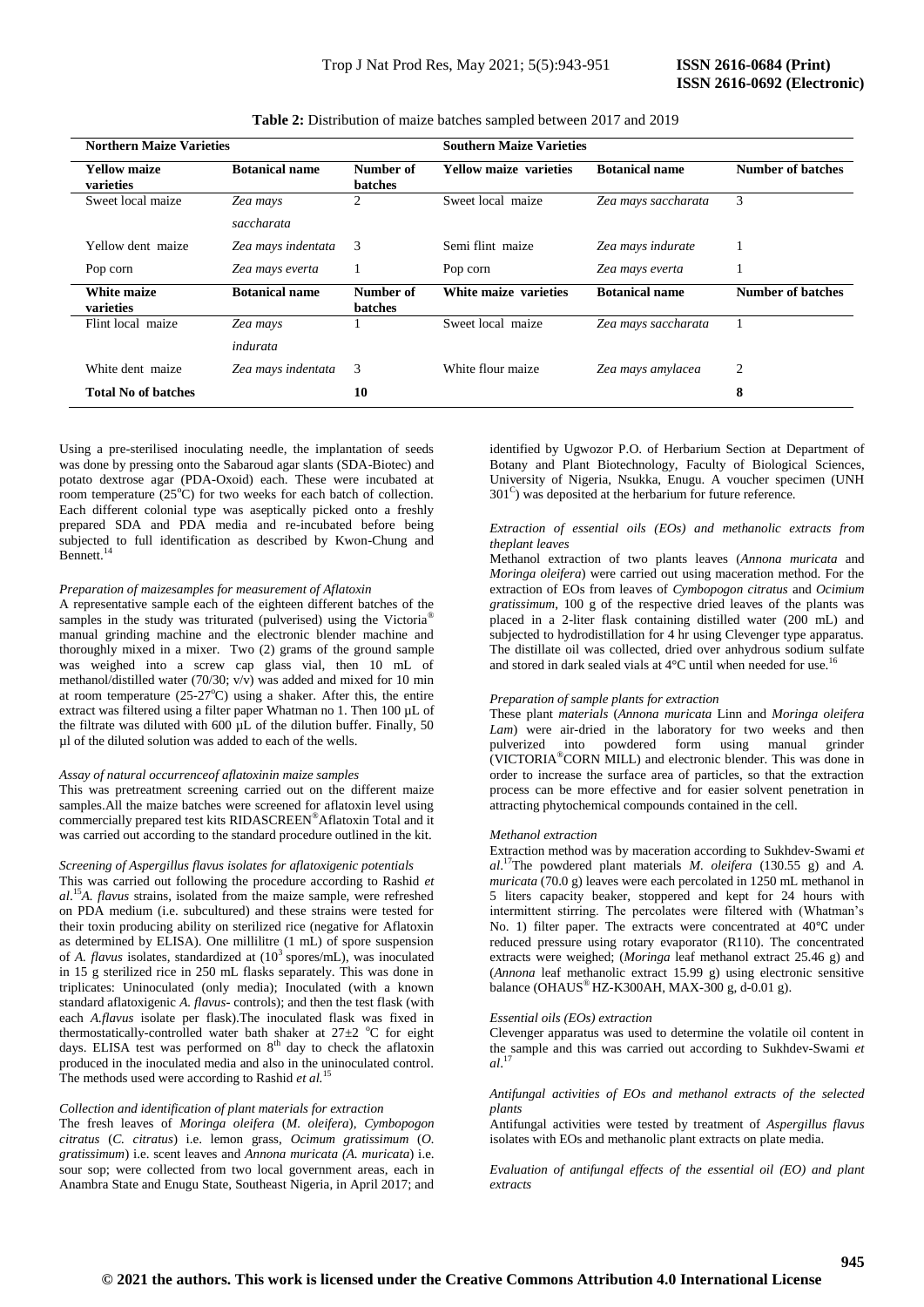Different doses of the EOs were made: About 250 ul each was dissolved in Analar grade ethanol to give the final concentration of 50, 25, 12.5, 6.25, 3.125 and 1.56 % v/v with molten potato dextrose agar (PDA) which was allowed to cool to  $45^{\circ}$ C. They were poured in plates (sterile 90 mm petri dishes) and allowed to solidify. A fungal disc of 5mm diameter from the periphery of a 7-day old culture, grown on PDA, was aseptically placed on the media. The culture was incubated at ambient temperature  $28 \pm 2^{\circ}$ C for 7 days. Samples without oil treatment (plain PDA) were used as controls. Observed growths were measured horizontally, vertically and diagonally and mean taken. Controls were compared with test plates. A similar preparation was also done for plant extracts but dissolved in distilled water. A control incorporating only ethanol and PDA was also set up. This methodology was according to Brophy *et al*. 18

Percentage growth was calculated as  $Q = \frac{P}{q}$  $\frac{r}{Z}X$ 

Percentage inhibition was calculated as  $M = \frac{Z}{T}$  $\frac{-r}{z}x$ 

Where, P= Mycelial Redial Growth on test plate Z= Mycelial Redial Growth on control plate

## *Use of botanicals (phyto controls) to inhibit growth of A. flavus and aflatoxin (AF) production*

The quantitative measurement of aflatoxin production of the effects of botanicals on growth and aflatoxin production by *Aspergillus flavus* infecting maize was done using the methodology described by Faria *et al*. 19

#### *Treatment of maize with EOs and methanolic plant extracts*

Seeds of maize cultivar (representatives), pre-sterilized with 1% sodium hypochlorite showing natural infection with toxigenic *A.flavus* (identified as a producer of aflatoxin), and which have been screened for aflatoxin positively, were treated with EOs and plant extracts which were reconstituted with sterile distilled water (with addition of surfactant; 1 mL of Tween-80 to extracts of sour sop to allow complete dissolution of extracts). The maize was treated at 2.4 mg/g of grains. Controls were the untreated grains. These grains were left in sterile petri dishes for 10 days at ambient temperature and then pulverized and analyzed for aflatoxin production using the method of natural aflatoxin screening using the commercially available test kit RIDASCREEN®Aflatoxin Total as described previously. Percentage inhibition was calculated for each set of treated grains as compared with the corresponding untreated naturally contaminated grains.

#### *Statistical analysis*

All generated data were subjected to statistical analysis using Statistical Package for Social Science (SPSS version 20.0, California Inc.). Data was compared using the Students't-test and one-way analysis of variance (ANOVA). Values of  $p<0.05$  were considered statistically significant.

## **Results and Discussion**

Figure 1 shows the incidence of *Aspergillus flavus (A.flavus)*  (aflatoxigenic & non-aflatoxigenic strains) isolated according to maize varieties. It was observed that the yellow maize had the highest incidence of non-aflatoxigenic *A. Flavus* (n=34; 54.8%) and aflatoxigenic *A. Flavus* (n=22; 35.5%) followed by the mixed variety with 1(1.6%) non-aflatoxicgenic *A. Flavus* and 3(4.8%) aflatoxigenic *A. flavus*. The least number of aflatoxigenic *A. Flavus* (n=1; 1.6%) was seen in the variegated variety. The pop variety had only 1(1.6%) non-aflatoxigenic *A. flavus* while the white variety had neither nonaflatoxigenic*A. flavus* nor the aflatoxigenic *A. flavus.* There was statistical significant difference between distribution of nonaflatoxigenic *A.flavus* and aflatoxigenic *A. flavus* in the yellow maize variety ( $p < 0.05$ ) while this was not statistically significant in the three other varieties ( $p > 0.05$ ).

Figure 2 shows the distribution of *A. flavus* according to maize type. It was observed that out of a total of 62(17.3 %) *A. flavus* isolated from the 1143 maize samples analysed, 53 (85.5 %) *A. flavus* isolates were from field samples while 9 (14.5 %) *A. flavus* isolates were from stored maize samples. Hence, there was a statistical significant difference between distribution of *A. flavus* isolates from field and stored samples (p<0.05). Amongst the field *A. flavus* isolates, 36 (58.1%) were non-aflatoxigenic while 17(65.4%) were aflatoxigenic*A. flavus*. There was a statistically significant difference between the proportion of aflatoxigenic *A. flavus* and non-aflatoxigenic *A. flavus* in the field samples ( $p<0.05$ ). All the 9(34.6%) *A. flavus* isolates from stored samples were aflatoxigenic, there was no non-aflatoxigenic *A. flavus* isolated in the stored maize samples. In summary, a total of 36 (58.1%) non-aflatoxigenic *A. flavus* and 26(41.9 %) aflatoxigenic *A. flavus* isolates were encountered in the study.

Table 3 shows the growth inhibition M (mm) and the percentage of growth inhibition of *A. flavus* on *Cymbopogon citratus* in doubling concentrations of the EOs. Day 1 shows no growth but still in the standard measurement of the fungal agar block measuring 5mm. from Day 2 to Day 7 no growth was observed at concentrations of 50 %, 25 % and 12.5 % of EO rather there were complete inhibition (CI) of the *A. flavus*. But growth of *A. flavus* started to be observed at concentration of 6.25% increasingly from Day 2 to Day 5 and then becomes partially static on Days 6 and 7 when compared with the control tests. Table 4 shows the growth inhibition of *Aspergillus flavus* on *Ocimum gratissimum* and its corresponding percentage growth inhibition. It was observed that there was complete inhibition of *A. flavus* growth at concentrations of 50% and 25% unlike the EOs of lemon grass (*Cymbopogom citratus*) that showed complete inhibition from 50% to 12.5% concentration. Hence there was statistical significant difference ( $p<0.05$ ) between the activity of the two EOs used. Also growth inhibition of *A. flavus* on *Ocimum gratissimum* showed lag phase control growth at 3.125% concentration of the EOs from days 3 to 6 before it started increasing in diameter again. Table 5 shows the growth inhibition M (mm) and the corresponding percentage growth inhibition M (%) of *A. flavus* on *Annona muricata* (sour sop). It was observed that there was complete inhibition (CI) at concentration of 50%, 25% and 12.5%. But *A. flavus* showed growth from concentrations of 6.25% increasingly to 1.56%, showing the lag phase of growth on days 5 and 6 at concentration of 6.25%. There was marked statistically significant difference between the growth inhibition from 12.5% (concentrations and above) and 6.25% (concentrations and below) ( $p<0.05$ ). Table 6 shows the growth inhibition of *Aspergillus flavus* on *Moringa oleifera* and its corresponding percentage growth inhibition. It was observed that *Moringa oleifera* methanolic extracts inhibited the growth of *A. flavus*. Table 7 shows the total natural AF reduction according to maize specification using EO of *Cymbopogon citratus* (Lemon grass), EO of *Ocimum gratissimum* (scent leaf), methanolic extract of *Moringa oleifera* and methanolic extracts of *Annona muricata* (sour sop). For EO of *Cymbopogon citrates* (Lemon grass), it was observed that the highest percentage reduction was seen amongst the mixed species (91.8%) of the local sweet breeds followed by the Ezeabudu (90.8%) of the local sweet breeds and the least was seen amongst the Oka akpa (flour/dent) (0). This showed a statistically significant difference between percentage reduction in local sweet breeds and the four/dent maize varieties, (p<0.05). For EO of *Ocimum gratissimum* (scent leaf), it was observed that the highest percentage reduction was seen amongst the mixed species of the local sweet breeds (88.3 followed by the Ezeabudu's of the same local sweet breeds (85.6 %) and the least percentage reduction was seen amongs the Amiacha's of the same local sweet breeds (5.8%). There was no statistically significant difference in the percentage AF reduction between the EOs of *Ocimum gratissimum* and *Cymbopogon citratus* (p>0.05). For methanolic extract of *Moringa oleifera*, it was observed that the highest percentage reduction was seen amongst Oka akpa of the flour/dent (77.9%) followed by Igara species of the local sweet/flints breeds (74%). The least reduction was seen in the pioneer Hi-breed (0). There was a statistically significant difference in the percentage AF reduction between the methanolic extracts of *Moringa oliefera* and *Annona muricata* (p<0.05). For methanol extracts of *Annona muricata*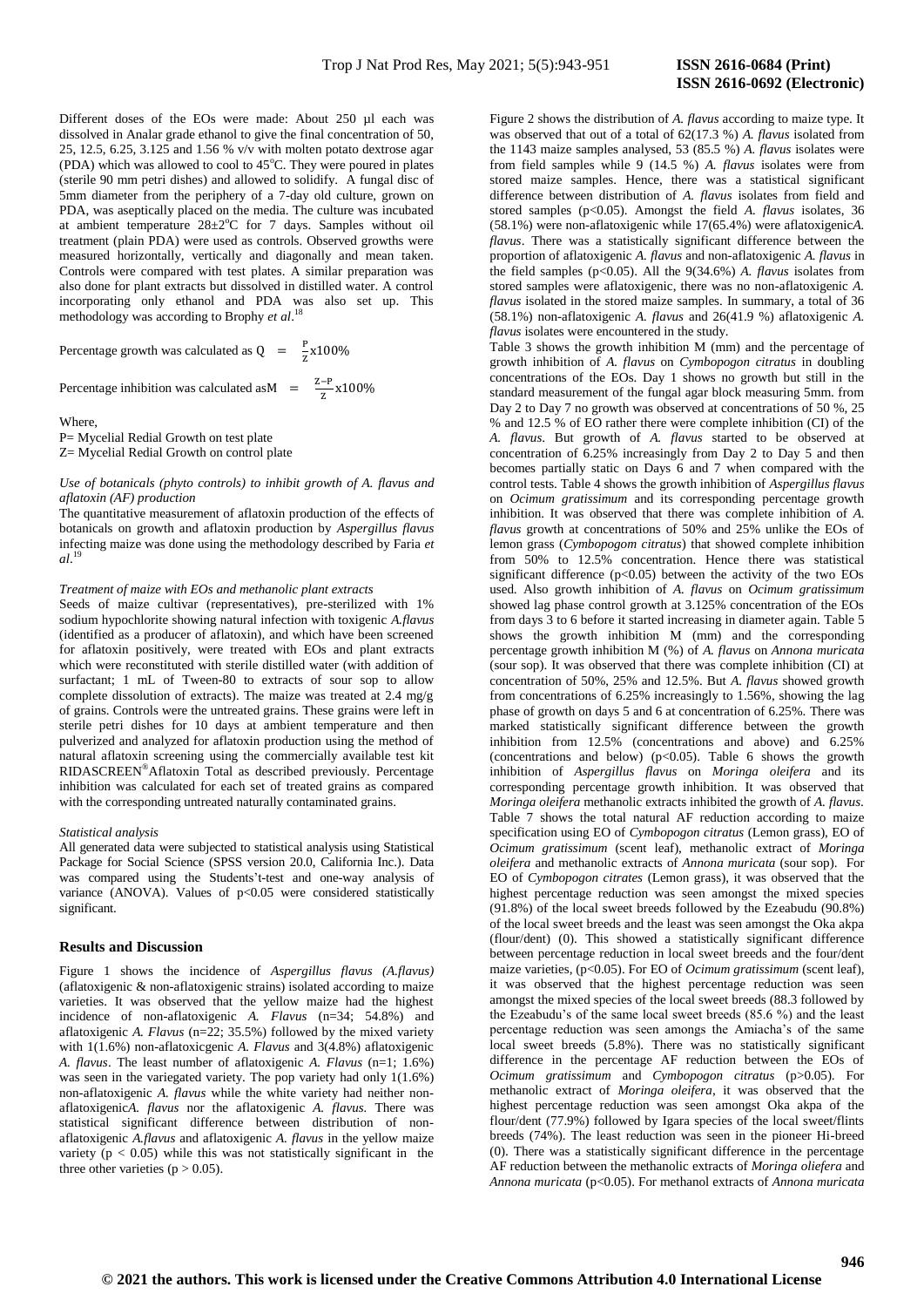(sour sop), it was observed that the highest percentage reduction was seen amongst the species of the local sweet breeds (90%) followed by the mixed species of the local sweet breeds (89.9%). While the least percentage reduction was seen among the Igara specie (sweet/flint) of the local breeds (23.3%). There was a statistically significant difference in the percentage reduction of the total natural AF between *Annona muricata* and that of *Moringa oleifera* (p<0.05).

Aflatoxin contamination of crops is a world-wide concern. Aflatoxins aredifurano-coumarin compounds that exist as food-borne secondary toxic-metabolites, as well as a type of mycotoxin produced by *Aspergillus flavus* group of fungi*.* 5 They are the most widely studied mycotoxins that are of economic and health importance because of their ability to contaminate human food and animal feeds, particularly maize. It is likely that significant additional losses will occur amongst the human population because of morbidity and premature death associated with the consumption of aflatoxins.

A total of 1143 maize species (comprising yellow, white, variegated mixed and pop) samples, from both field 414 (36.2%) and stored 729 (63.8 %) samples, were analysed mycologically. Crops are infected in the field by fungi and these field fungi persist and proliferate during storage when favourable conditions prevail. Therefore, fungi incidence is likely to be higher in badly stored grains than those on the field as observed in this work. The exposure of stored samples to the ubiquitous fungi and their spores to a mildly anaerobic condition would encourage more fungal growth than the aerobic conditions of field.<sup>20,21</sup> This might explain the higher fungi occurrence in stored samples than those from the field.

It was observed in this study that the most active inhibitor of fungal growth was *Annona muricata*, and followed by *Ocimum gratissimum* and *C. citratus*. The least inhibitor was *Moringa oleifera*. These activities could be attributed to the phytochemical constitutuents that are contained in these botanicals. This study agrees with the work of Kpadonou-Kpoviessi *et al.*<sup>22</sup> which reveals the chemical variation of essential oil constituents of *Ocimum gratissimum L* from Benin and impact on antimicrobial properties and toxicity against *Artemia salina leach.* The antimicrobial potency of *O. gratissimum* plants is associated with the secondary metabolite. This corroborates the work done by Abdullahin<sup>23</sup>, which reveals the phytochemical constituents and antimicrobial and gram protectant activities of Clove basil (*Ocimum gratissimum L.*). Meanwhile, the least inhibitor was *Moringa oleifera.* This invariably showed very little potency in fungicidal activity but more of fungiostatic activity because its chemical constituents are deficient in active constituents of *O. gratissimum, C. citrates* and *A. muricata* that are fungicidal.<sup>24</sup>

In order to control the various levels of AF concentrations, some natural control methods, using phytoremediation (using extracts and EOs) was employed in this study. For *C. Citrates*, the highest percentage reduction in total AF concentrations was 91.8% found in the mixed species (flour/dent) followed by 90.8% in the Ezeabudu of local sweet breeds. The least percentage reduction was Oka akpa of flour/dent corn (Enugu Ogbete) "0". In using the EO of *O*. *gratissimum* to check the reduction level of AF, it was observed that 88.3% was the highest percentage reduction which was also seen in the mixed species (flour/dent) followed by 85.6% in Ezeabudu and the least percentage reduction was seen in the Oka amiacha 1 (5.8%) amongst the local sweet breeds. There was marked statistically significant difference between the pretreated samples and the posttreated maize samples in the two EOs used for AF reduction ( $p$ <0.05). This difference in efficacy may be due to reduced insect pest infestation and the nature of the type of storage facilities.



**Figure 1:** Incidence of *Aspergillus flavus* (Aflatoxigenicand Non-Aflatoxigenic Strains) Isolated According to Maize Varieties.



**Figure 2:** Incidence of *Aspergillus flavus* (Aflatoxigenicand Non-Aflatoxigenic Strains) Isolated According to Maize Type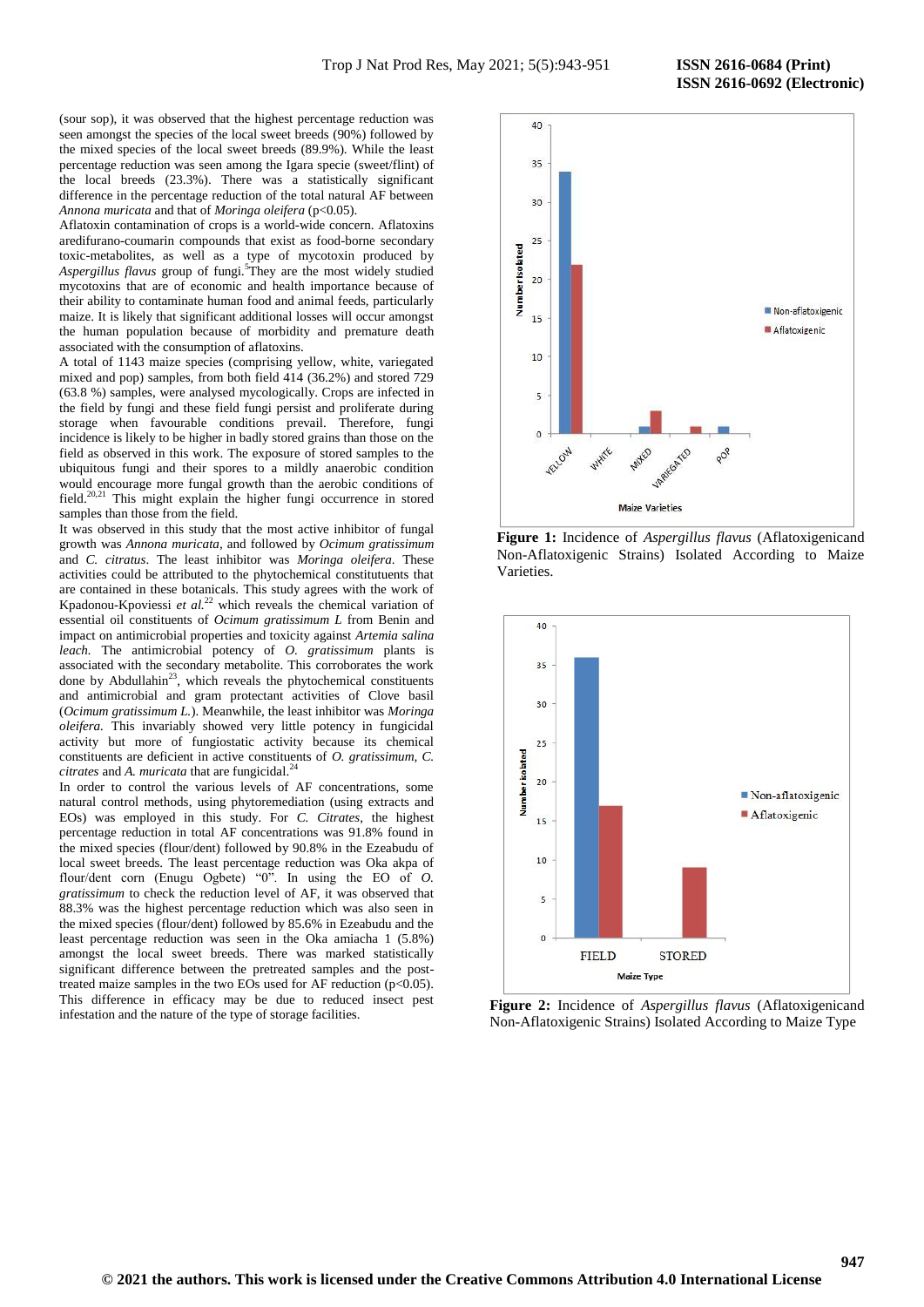| Concentration (%) | Day      |          | Day      | ∠              | Day      |      | Day      | 4       | Day       | 5         | Day       | 6       | Day       | ⇁         |
|-------------------|----------|----------|----------|----------------|----------|------|----------|---------|-----------|-----------|-----------|---------|-----------|-----------|
|                   | $M$ (mm) | $M(\%)$  | $M$ (mm) | $M(\% )$       | $M$ (mm) | M(%) | $M$ (mm) | $M(\%)$ | $M$ (mm)  | $M(\%)$   | $M$ (mm)  | $M(\%)$ | $M$ (mm)  | $M(\%)$   |
| 50                |          | 0        | CI       | CI             | CI       | CI   | CI       | CI      | <b>CI</b> | CI        | CI        | CI      | CI        | <b>CI</b> |
| 25                |          | $\theta$ | CI       | CI             | CI       | CI   | CI       | CI      | CI        | <b>CI</b> | <b>CI</b> | CI      | <b>CI</b> | CI        |
| 12.5              |          | $\theta$ | CI       | CI             | CI       | CI   | CI       | CI      | <b>CI</b> | <b>CI</b> | CI        | CI      | <b>CI</b> | <b>CI</b> |
| 6.25              |          | 0        | 10.2     | 38.6           | 13.4     | 47.7 | 13.9     | 56      | 14.1      | 65        | 14.3      | 70.1    | 14.3      | 74.5      |
| 3.125             |          | $\theta$ | 13.3     | 19.9           | 15.1     | 41   | 15.5     | 50.9    | 17.6      | 56.3      | 16.9      | 64.6    | 17.1      | 69.5      |
| 1.56              | J        | 0        | 18.2     | $\overline{0}$ | 19.6     | 23.4 | 21.2     | 32.9    | 21.9      | 45.7      | 24        | 49.8    | 24.2      | 56.9      |
| <b>Control</b>    |          | 100      | 16.6     | <b>100</b>     | 25.6     | 100  | 31.6     | 100     | 40.3      | 100       | 47.8      | 100     | 56.1      | 100       |

**Table 3:** Growth inhibition M (mm) and Percentage growth inhibition M (%) of *Aspergillus flavus* on *Cymbopogon citratus*

**Table 4:** Growth inhibition M (mm) and Percentage growth inhibition M (%) of *Aspergillus flavus* on *Ocimum gratissimum*

| Concentration (%) | Day      |              | Day       |            | Day      |      | Day      |            | Day       |         | Day      | o       | Day      |            |
|-------------------|----------|--------------|-----------|------------|----------|------|----------|------------|-----------|---------|----------|---------|----------|------------|
|                   | $M$ (mm) | $M(\%)$      | $M$ (mm)  | $M(\%)$    | $M$ (mm) | M(%) | $M$ (mm) | $M(\%)$    | $M$ (mm)  | $M(\%)$ | $M$ (mm) | $M(\%)$ | $M$ (mm) | $M(\%)$    |
| 50                |          | $\mathbf{0}$ | CI        | CI         | CI       | CI   | CI       | CI         | <b>CI</b> | CI      | CI       | CI      | CI       | CI         |
| 25                |          | $\mathbf{0}$ | <b>CI</b> | <b>CI</b>  | CI       | CI   | CI       | CI         | <b>CI</b> | CI      | CI       | CI      | CI       | CI         |
| 12.5              |          | $\mathbf{0}$ | 4.7       | 71.7       | 4.9      | 80.9 | 5.4      | 82.9       | 6.2       | 84.6    | 6.1      | 87.2    | 6.3      | 88.8       |
| 6.25              |          | $\mathbf{0}$ | 6.1       | 63.3       | 6.4      | 75   | 6.9      | 78.2       | 7.1       | 82.4    | 8.4      | 82.4    | 9.8      | 82.5       |
| 3.125             |          | $\mathbf{0}$ | 10.3      | 38         | 10.7     | 58.2 | 10.7     | 66.1       | 10.7      | 73.4    | 10.7     | 77.6    | 10.9     | 80.6       |
| 1.56              |          | $\mathbf{0}$ | 13.8      | 16.9       | 15.2     | 40.6 | 18.6     | 41.1       | 21.1      | 47.6    | 24       | 49.8    | 25.7     | 54.2       |
| Control           | 5        | <b>100</b>   | 16.6      | <b>100</b> | 25.6     | 100  | 31.6     | <b>100</b> | 40.3      | 100     | 47.8     | 100     | 56.1     | <b>100</b> |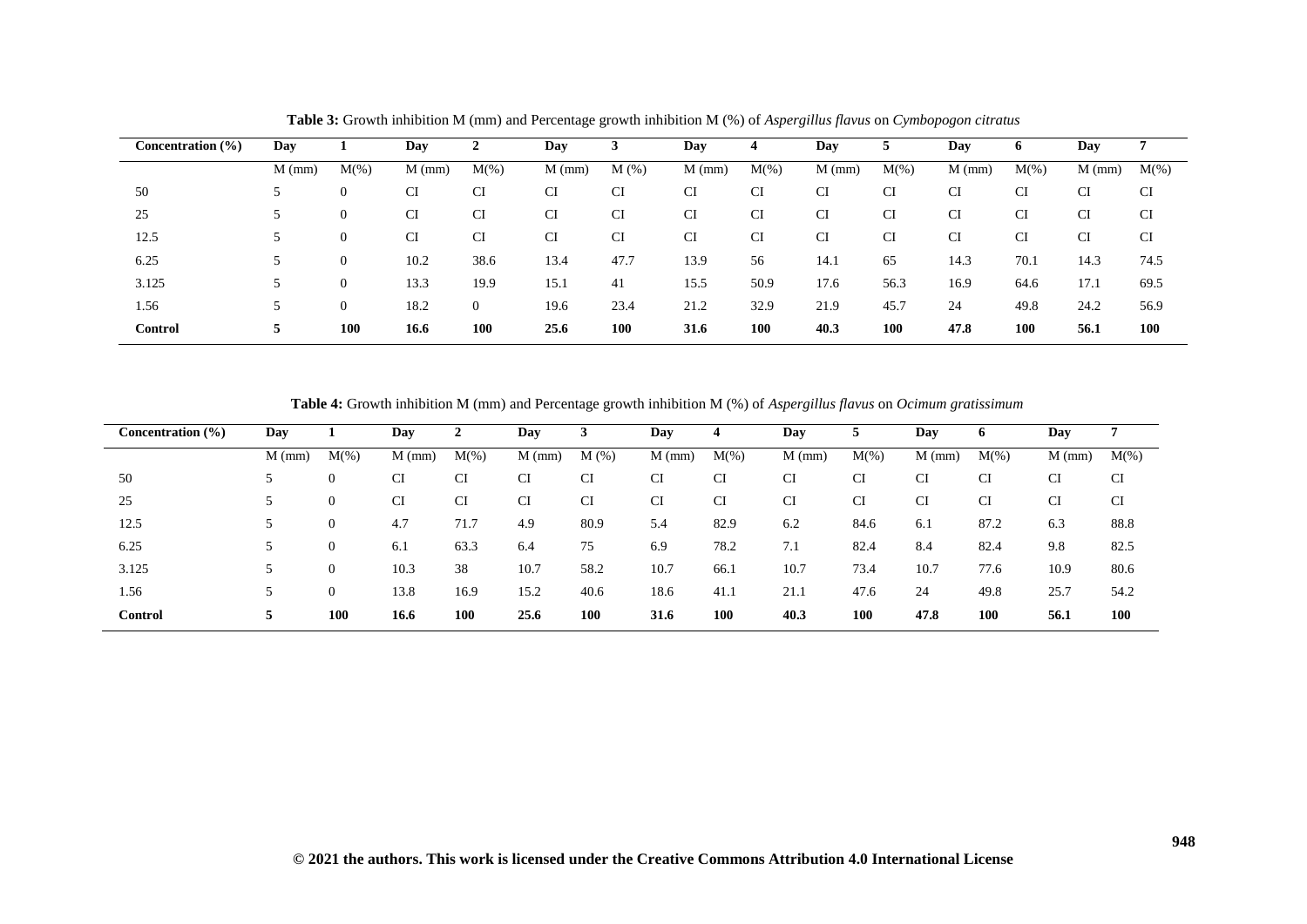| Concentration (%) | Day      |                | Day      | ◢       | Day       | J    | Day       | 4          | Day       | 5          | Day       | o          | Day       |            |
|-------------------|----------|----------------|----------|---------|-----------|------|-----------|------------|-----------|------------|-----------|------------|-----------|------------|
|                   | $M$ (mm) | $M(\%)$        | $M$ (mm) | $M(\%)$ | $M$ (mm)  | M(%) | $M$ (mm)  | $M(\%)$    | $M$ (mm)  | $M(\%)$    | $M$ (mm)  | $M(\%)$    | $M$ (mm)  | $M(\%)$    |
| 50                |          | $\mathbf{0}$   | CI       | CI      | <b>CI</b> | CI   | CI        | <b>CI</b>  | CI        | CI         | <b>CI</b> | CI         | <b>CI</b> | CI         |
| 25                |          | $\overline{0}$ | CI       | CI      | <b>CI</b> | CI   | <b>CI</b> | <b>CI</b>  | <b>CI</b> | <b>CI</b>  | <b>CI</b> | CI         | <b>CI</b> | CI         |
| 12.5              |          | $\overline{0}$ | CI       | 71.7    | <b>CI</b> | 80.9 | CI        | 82.9       | <b>CI</b> | 84.6       | <b>CI</b> | 87.2       | <b>CI</b> | 88.8       |
| 6.25              |          | $\overline{0}$ | 5.2      | 63.3    | 5.5       | 75   | 5.5       | 78.2       | 5.8       | 82.4       | 5.9       | 82.4       | 6.1       | 82.5       |
| 3.125             |          | $\overline{0}$ | 6        | 38      | 6.4       | 58.2 | 6.7       | 66.1       | 6.9       | 73.4       | 7.2       | 77.6       | 7.6       | 80.6       |
| 1.56              |          | $\Omega$       | 7.2      | 16.9    | 7.7       | 40.6 | 7.9       | 41.1       | 8.6       | 47.6       | 9.2       | 49.8       | 10.6      | 54.2       |
| <b>Control</b>    | 5        | <b>100</b>     | 37.4     | 100     | 38.9      | 100  | 42.9      | <b>100</b> | 48.6      | <b>100</b> | 49.3      | <b>100</b> | 53.7      | <b>100</b> |

**Table 5:** Growth inhibition M (mm) and Percentage growth inhibition M (%) of *Aspergillus flavus* on *Annona muricata*

**Table 6:** Growth inhibition M (mm) and Percentage growth inhibition M (%) of *Aspergillus flavus* on *Moringa oleifera*

| Concentration (%) | Day      |              | Day      |         | Day      |          | Day      |            | Day      |            | Day      |         | Day      | 7          |
|-------------------|----------|--------------|----------|---------|----------|----------|----------|------------|----------|------------|----------|---------|----------|------------|
|                   | $M$ (mm) | $M(\%)$      | $M$ (mm) | $M(\%)$ | $M$ (mm) | M(%)     | $M$ (mm) | $M(\% )$   | $M$ (mm) | $M(\%)$    | $M$ (mm) | $M(\%)$ | $M$ (mm) | $M(\%)$    |
| 50                |          | $\mathbf{0}$ | 14.4     | 61.5    | 20       | 48.6     | 22.9     | 46.6       | 23.7     | 51.2       | 24.1     | 51.1    | 24.9     | 53.6       |
| 25                |          | $\mathbf{0}$ | 18.2     | 51.3    | 20.8     | 46.5     | 24.6     | 42.7       | 24.7     | 49.2       | 25.5     | 48.3    | 27.2     | 49.3       |
| 12.5              |          | $\mathbf{0}$ | 20.2     | 46.5    | 26.4     | 32.9     | 27.5     | 35.9       | 28.9     | 40.5       | 29.8     | 39.6    | 32.1     | 40.2       |
| 6.25              |          | $\mathbf{0}$ | 20.7     | 44.7    | 28.4     | 27       | 28.9     | 32.6       | 32.4     | 33.3       | 35.3     | 28.4    | 37.6     | 30         |
| 3.125             |          | $\mathbf{0}$ | 22.2     | 40.6    | 30.1     | 22.6     | 33.3     | 22.4       | 35.6     | 26.7       | 38.9     | 21.1    | 41.7     | 22.3       |
| 1.56              |          | $\mathbf{0}$ | 27.4     | 26.7    | 39.6     | $\theta$ | 41.8     | 2.6        | 44.4     | 8.6        | 48.7     | 1.2     | 50.9     | 5.2        |
| <b>Control</b>    | 5        | <b>100</b>   | 37.4     | 100     | 38.9     | 100      | 42.9     | <b>100</b> | 48.6     | <b>100</b> | 49.3     | 100     | 53.7     | <b>100</b> |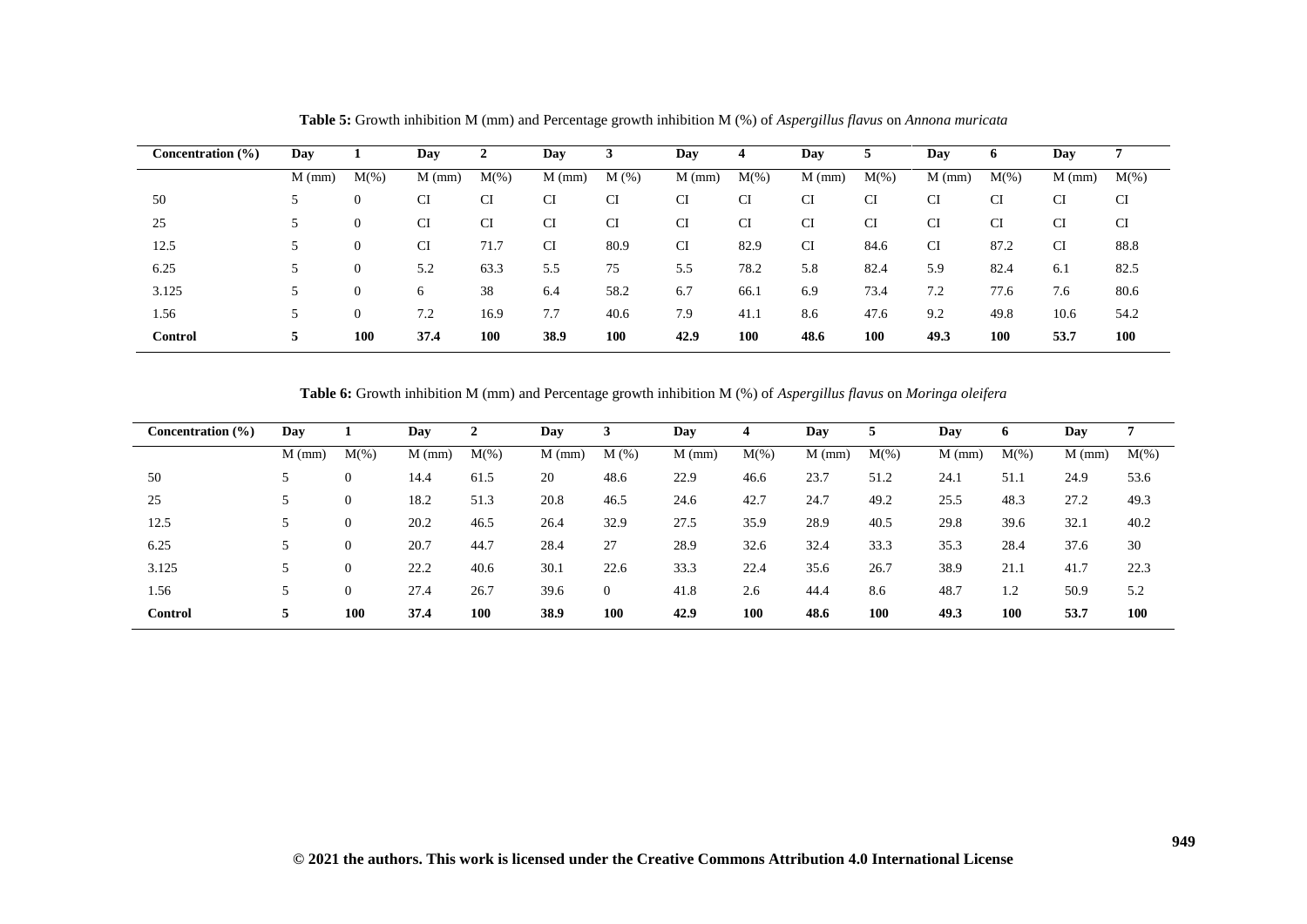|    | M.E of A. muricata  |           |
|----|---------------------|-----------|
| in | Total AF (ng/kg) in | (%)<br>AF |
| le | post-treated sample | reduction |
|    |                     |           |
|    | 2345                | 55.3      |
|    | 1785                | 65.8      |
|    | 1470                | 40        |
|    |                     |           |
|    |                     |           |
|    | 1925                | 57.7      |
|    | 3850                | 59.2      |
|    | 5250                | 42.3      |
|    |                     |           |
|    | 4200                | 45.5      |
|    | 9100                |           |
|    |                     |           |
|    |                     |           |
|    | 8400                | 40        |
|    | 3255                | 53.5      |
|    | 9100                |           |
|    | 3850                | 52.2      |
|    | 11200               | 90        |
|    | 8050                | 23.3      |
|    |                     |           |
|    | 5600                | 42.9      |
|    | 12600               | 89.9      |
|    |                     |           |
|    |                     |           |
|    | 4025                | 57.4      |
|    | 4200                | 55.6      |

|                       |                     | EO of C. citratus   |                |                    | EO of O. Gratissimum |                    |                     | ME of M. oleifera   |                |                     | M.E of A. muricata          |      |
|-----------------------|---------------------|---------------------|----------------|--------------------|----------------------|--------------------|---------------------|---------------------|----------------|---------------------|-----------------------------|------|
| Maize type            | Total AF (ng/kg) in | Total AF (ng/Kg) in | $(\%)$ AF      | Total AF(ng/kg) in | Total AF (ng/kg) in  | $(%)$ AF reduction | Total AF (ng/kg) in | Total AF (ng/kg) in | (%)<br>AF      | Total AF (ng/kg) in | Total AF $(ng/kg)$ in $(%)$ |      |
|                       | pre-treated sample  | post-treated sample | reduction      | pre-treated sample | post-treated sample  |                    | pre-treated sample  | post-treated sample | reduction      | pre-treated sample  | post-treated sample         | redu |
| yellow dent           |                     |                     |                |                    |                      |                    |                     |                     |                |                     |                             |      |
| yellow maize 1        | 5250                | 3850                | 26.7           | 5250               | 3150                 | 40                 | 5250                | 3325                | 36.7           | 5250                | 2345                        | 55.3 |
| yellow maize 2        | 5215                | 4410                | 15.4           | 5215               | 3125                 | 40.1               | 5215                | 2765                | 47             | 5215                | 1785                        | 65.8 |
| yellow maize 3        | 2450                | 1890                | 22.9           | 2450               | 1750                 | 28.6               | 2450                | 2380                | 2.9            | 2450                | 1470                        | 40   |
| (sweet/flint)         |                     |                     |                |                    |                      |                    |                     |                     |                |                     |                             |      |
| white dent            |                     |                     |                |                    |                      |                    |                     |                     |                |                     |                             |      |
| white maize 1         | 4550                | 3220                | 29.2           | 4550               | 3150                 | 30.1               | 4550                | 2975                | 34.6           | 4550                | 1925                        | 57.7 |
| white maize 2         | 9450                | 6300                | 33.3           | 9450               | 2800                 | 70.4               | 9450                | 5950                | 37             | 9450                | 3850                        | 59.2 |
| white maize 3 (flour) | 9100                | 6475                | 28.8           | 9100               | 7700                 | 15.4               | 9100                | 2905                | 68.1           | 9100                | 5250                        | 42.3 |
| $\bf pop$             |                     |                     |                |                    |                      |                    |                     |                     |                |                     |                             |      |
| pop corn 1            | 7700                | 5600                | 27.3           | 7700               | 5950                 | 22.7               | 7700                | 5425                | 29.5           | 7700                | 4200                        | 45.5 |
| pop corn 2            | $>$                 | 11200               |                | $\,>$              | 16800                |                    | $>$                 | 19250               |                | $\,>$               | 9100                        |      |
| local breeds          |                     |                     |                |                    |                      |                    |                     |                     |                |                     |                             |      |
| (sweet)               |                     |                     |                |                    |                      |                    |                     |                     |                |                     |                             |      |
| okaamiacha 1          | 14000               | 11200               | 20             | 14000              | 13195                | 5.8                | 14000               | 4900                | 65             | 14000               | 8400                        | 40   |
| okaamiacha 2          | 7000                | 4200                | 40             | 7000               | 5740                 | 18                 | 7000                | 3325                | 52.5           | 7000                | 3255                        | 53.5 |
| okaigbo               | >                   | 14000               |                | $\,>$              | 19950                |                    | $>$                 | 35000               |                | >                   | 9100                        |      |
| okabende(flour)       | 8050                | 5775                | 28.3           | 8050               | 7000                 | 13                 | 8050                | 3325                | 58.7           | 8050                | 3850                        | 52.2 |
| ezeabudu(sweet)       | 112000              | 10325               | 90.8           | 112000             | 16100                | 85.6               | 112000              | 47250               | 57.8           | 112000              | 11200                       | 90   |
| igara(sweet/flint)    | 10500               | 7700                | 26.7           | 10500              | 9345                 | 11                 | 10500               | 2730                | 74             | 10500               | 8050                        | 23.3 |
| market                |                     |                     |                |                    |                      |                    |                     |                     |                |                     |                             |      |
| okaakpa(flour/dent)   | 9800                | 9800                | $\overline{0}$ | 9800               | 9100                 | 7.1                | 9800                | 2170                | 77.9           | 9800                | 5600                        | 42.9 |
| mixed<br>species      | 125300              | 10220               | 91.8           | 125300             | 14700                | 88.3               | 125300              | $\,>$               |                | 125300              | 12600                       | 89.9 |
| (flour/dent)          |                     |                     |                |                    |                      |                    |                     |                     |                |                     |                             |      |
| hibreeds (semi flint) |                     |                     |                |                    |                      |                    |                     |                     |                |                     |                             |      |
| pioneer hi-breed 1    | 9450                | 4900                | 48.1           | 9450               | 7000                 | 25.9               | 9450                | 7350                | 22.2           | 9450                | 4025                        | 57.4 |
| pioneer hi-breed 2    | 9450                | 5425                | 42.6           | 9450               | 7350                 | 22.2               | 9450                | 11795               | $\overline{0}$ | 9450                | 4200                        | 55.6 |

Table 7: Total natural aflatoxin (AF) (ng/kg) reduction according to maize specification using EO of Cymbopogon citratus (lemon grass), EO of Ocimum gratissimum (scent leaf), methanolic extract of Moringa oleifera and meth

Key: EO of C. citratus = EO ofCymbopogoncitratus (lemon grass); EOofO. gratissimum (scent leaf) = EOofOcimumgratissimum (scent leaf); ME of M. Oleifera = Methanolic extract of Moringa oleifera

M.E *A. muricata* = Methanolic extract of *Annonamuricata;* > represents undetectable above the rang